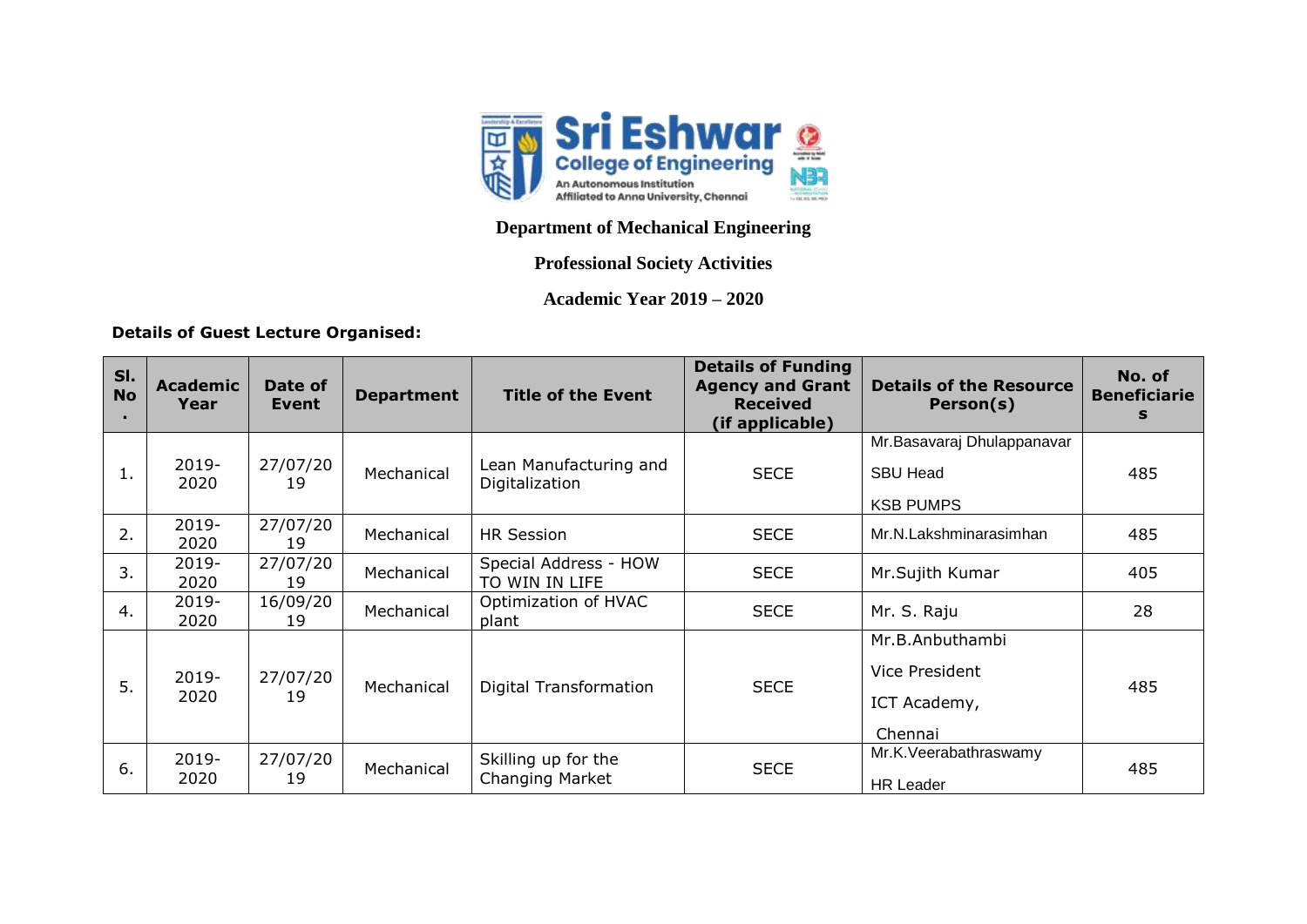| 7.  | 2019-<br>2020    | 27/07/20<br>19 | Mechanical | <b>HR Session</b>                                                      | <b>SECE</b> | Mr.T.Arumugam T<br>Dy. General Manager HR<br><b>KONE</b>           | 485 |
|-----|------------------|----------------|------------|------------------------------------------------------------------------|-------------|--------------------------------------------------------------------|-----|
| 8.  | $2019 -$<br>2020 | 27/07/20<br>19 | Mechanical | HR Session                                                             | <b>SECE</b> | Dr.Lavanya Kannairam                                               | 405 |
| 9.  | $2019 -$<br>2020 | 27/07/20<br>19 | Mechanical | Safety in Automobiles                                                  | <b>SECE</b> | Mr.Mohanraj Natarajan<br>Software Development Head<br><b>BOSCH</b> | 485 |
| 10. | $2019 -$<br>2020 | 13/12/20<br>19 | Mechanical | <b>IMPORTANCE OF</b><br><b>CERTIFICATION IN</b><br><b>DESIGN FIELD</b> | <b>SECE</b> | Mr. M. Kavipradhap<br><b>CAD SOLUTIONS</b>                         | 125 |
| 11. | $2019 -$<br>2020 | 22/01/20<br>20 | Mechanical | Basics of Accounting and<br>Finance                                    | <b>SECE</b> | K.Annamalai<br>Annamalai Capital                                   | 52  |
| 12. | 2019-<br>2020    | 31/01/20<br>20 | Mechanical | <b>COMPUTER AIDED</b><br><b>DESIGN AND</b><br><b>MANUFACTURING</b>     | <b>SECE</b> | Mr. SARANKUMAR K<br><b>CAD CENTER</b>                              | 101 |

## **Details of Workshop Organised:**

| SI.<br><b>No</b> | <b>Academic</b><br>Year | Date of<br>Event                | <b>Departmen</b> | <b>Title of the</b><br>Event                                                                 | <b>Details of</b><br><b>Funding Agency</b><br>and Grant<br><b>Received</b><br>(if applicable) | <b>Details of the Resource</b><br>Person(s)            | No. of<br><b>Beneficiarie</b><br>S |
|------------------|-------------------------|---------------------------------|------------------|----------------------------------------------------------------------------------------------|-----------------------------------------------------------------------------------------------|--------------------------------------------------------|------------------------------------|
| 13.              | 2019-2020               | 20/07/201                       | Mechanical       | <b>ASSEMBLY AND</b><br><b>DISMANTLING</b><br><b>ON</b><br><b>SUBMERSIBLE</b><br><b>PUMPS</b> | <b>SECE</b>                                                                                   | Mr.A.VIMAL & Mr.S.VIGNESH<br>Assistant Professor, SECE | 25                                 |
| 14.              | 2019-2020               | 20/01/202<br>$0 -$<br>29/01/202 | Mechanical       | Six Sigma Green<br><b>Belt Certification</b>                                                 | <b>SECE</b>                                                                                   | Mr. Jamal Musthafa                                     | 25                                 |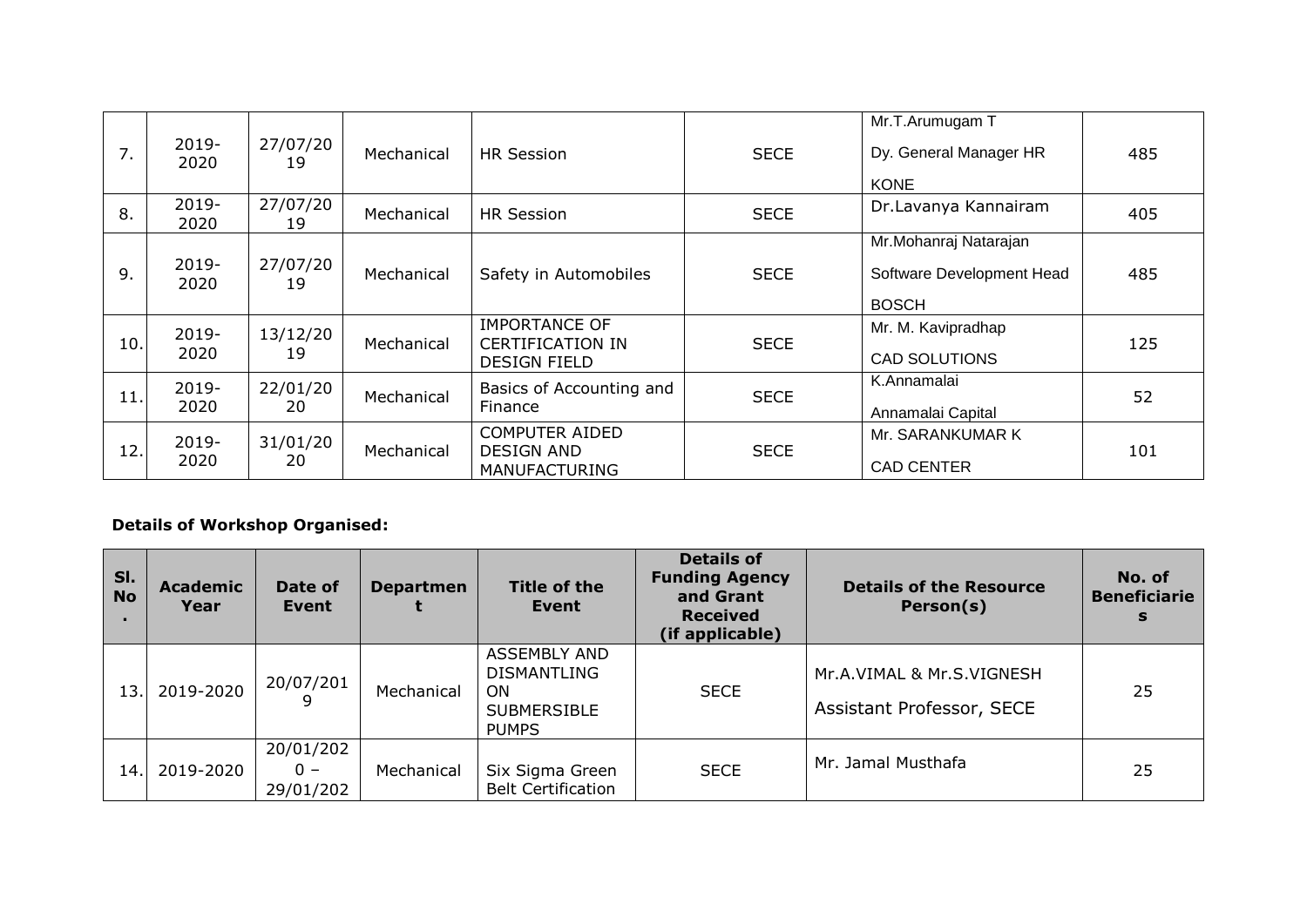|     |           | 0                                    |            |                     |             |                                                           |     |
|-----|-----------|--------------------------------------|------------|---------------------|-------------|-----------------------------------------------------------|-----|
| 15. | 2019-2020 | 22/07/201<br>$9 -$<br>24/07/201      | Mechanical | <b>DESIGN NOW</b>   | <b>SECE</b> | AUTO DESK EXPERTS                                         | 157 |
| 16. | 2019-2020 | 24/09/201<br>$9 -$<br>26/09/201<br>q | Mechanical | Workshop on<br>GD&T | <b>SECE</b> | Mr.S.SENNIAPPAN<br>MECH TECH ENGINEERING<br><b>CENTRE</b> | 100 |

**Details of Seminar / Webinar Organised:**

| SI.<br>No. | <b>Academi</b><br>c Year | Date of<br>Event | <b>Departmen</b> | Title of the<br>Event                               | <b>Details of Funding</b><br><b>Agency and Grant</b><br><b>Received</b><br>(if applicable) | <b>Details of the Resource</b><br>Person(s)                               | No. of<br><b>Beneficiarie</b><br>s |
|------------|--------------------------|------------------|------------------|-----------------------------------------------------|--------------------------------------------------------------------------------------------|---------------------------------------------------------------------------|------------------------------------|
| 17.        | 2019-<br>2020            | 27/07/201<br>9   | Mechanical       | Special Address -<br>HOW TO WIN IN<br><b>LIFE</b>   | <b>SECE</b>                                                                                | Mr.Sujith Kumar<br><b>HR Lead</b><br><b>INFOSYS</b>                       | 485                                |
| 18.        | $2019 -$<br>2020         | 27/07/201<br>9   | Mechanical       | <b>HR Session</b>                                   | <b>SECE</b>                                                                                | Dr.Lavanya Kannairam<br><b>Assistant Manager HR</b><br><b>CATERPILLAR</b> | 465                                |
| 19.        | $2019 -$<br>2020         | 1/5/2020         | Mechanical       | <b>Emerging Trends</b><br>in Industry<br>Automation | <b>SECE</b>                                                                                | Mr.S.Thirumurugan<br><b>Technical Director</b><br>T-PEP                   | 250                                |
| 20.        | $2019 -$<br>2020         | 5/5/2020         | Mechanical       | Future Scope of<br><b>Electrical Vehicle</b>        | <b>SECE</b>                                                                                | Mr.M.Srinivasan                                                           | 250                                |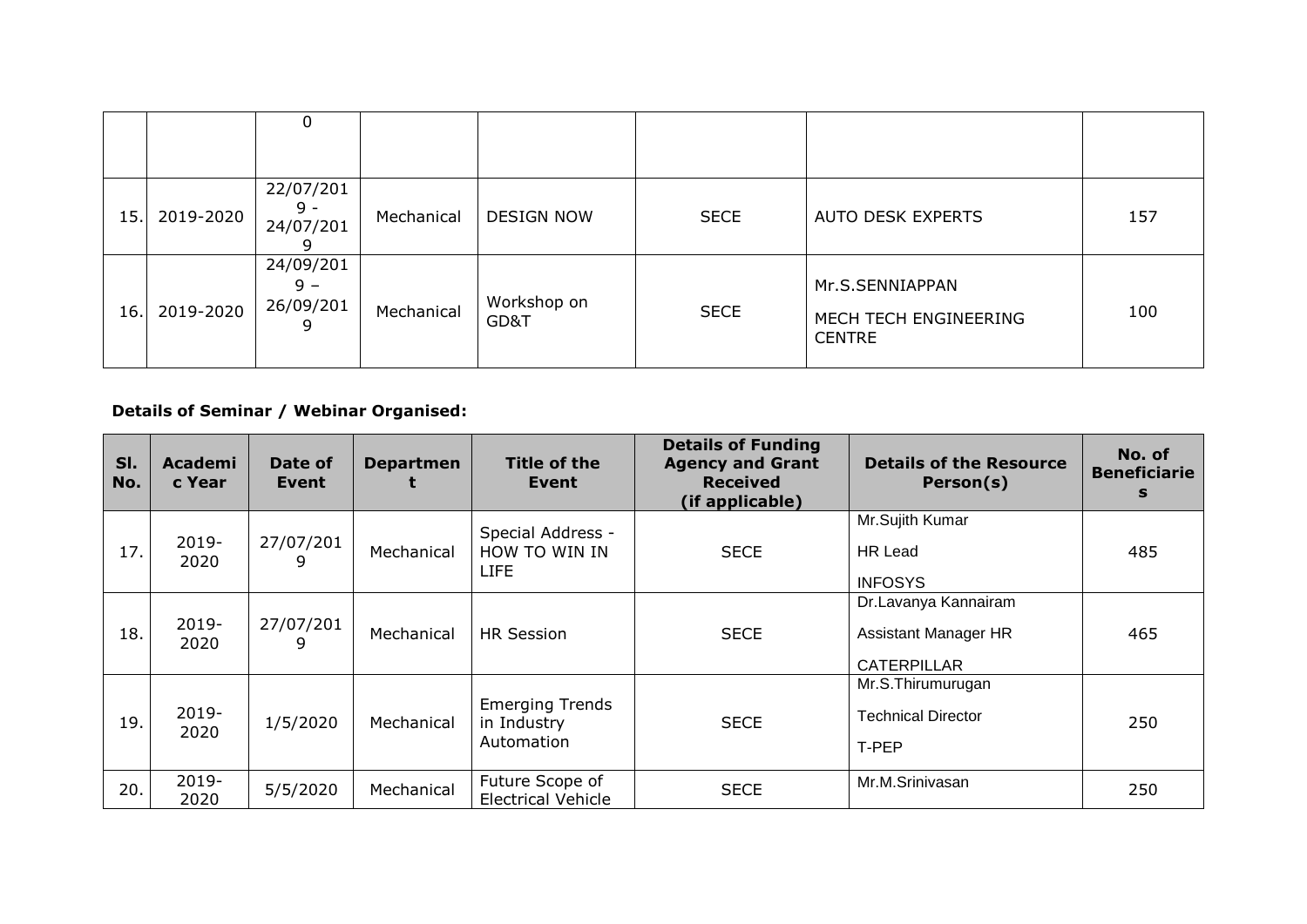|     |                  |           |            |                                              |             | Sr. Vehicle Dynamics Engineer                                                          |      |
|-----|------------------|-----------|------------|----------------------------------------------|-------------|----------------------------------------------------------------------------------------|------|
|     |                  |           |            |                                              |             | <b>AMZ Automotive</b>                                                                  |      |
| 21. | $2019 -$<br>2020 | 12/5/2020 | Mechanical | Energy Auditing &<br>Career<br>Opportunities | <b>SECE</b> | Mr.S.Ashok, BEE<br><b>Accredited Energy Auditor</b>                                    | 1160 |
| 22. | 2019-<br>2020    | 13/5/2020 | Mechanical | Data Science for<br>Engineers                | <b>SECE</b> | Mr.Ashok Anand<br>Ramakrishnan, Quality<br>Manager & Data Science<br>Professional, IBM | 1584 |
| 23. | $2019 -$<br>2020 | 14/5/2020 | Mechanical | AI & Machine<br>Learning                     | <b>SECE</b> | Mr.B.Sivarama Krishnan,<br>Chief Architect-Retina,<br>Bahwan CyberTek                  | 1613 |
| 24. | 2019-<br>2020    | 19/5/2020 | Mechanical | Insight into<br>Industry 4.0                 | <b>SECE</b> | Mr.Ravi Ramarao, Chief<br>Architect-Industry 4.0,<br>Robert Bosch, Coimbatore          | 1764 |
| 25. | 2019-<br>2020    | 21/5/2020 | Mechanical | <b>Expanding Scope</b><br>of Robotics        | <b>SECE</b> | Mr. Vijay Buddharaju,<br><b>Senior Automation</b><br>Engineer, Mitsubishi<br>Electric  | 1449 |
| 26. | $2019 -$<br>2020 | 22/5/2020 | Mechanical | Design The<br>Thinking                       | <b>SECE</b> | Mr.V.Ramakrishnan,<br>Design Thinker, School of<br>Design Thinking                     | 1434 |
| 27. | 2019-<br>2020    | 23/5/2020 | Mechanical | Technology - The<br>Future of<br>Recruitment | <b>SECE</b> | Mr.P.Charles Godwin, HR<br>Leader, ZOHO Corporation                                    | 1454 |
| 28. | 2019-<br>2020    | 03/6/2020 | Mechanical | Agile Methodology                            | <b>SECE</b> | Mr.V.Sathiyanarayanan,<br>Founder & CEO, Ajira<br>Technologies                         | 1414 |
| 29. | $2019 -$<br>2020 | 09/6/2020 | Mechanical | Ergonomic Design<br>Principles               | <b>SECE</b> | Mr.A.Sivasundaram,<br>Advance Consultant,<br>aLTRan                                    | 1613 |
| 30. | 2019-<br>2020    | 12/6/2020 | Mechanical | $IO - IT - OT$<br>Integration                | <b>SECE</b> | Mr. Vijay Karna, Chief<br>Architest & Senior Director,<br>Capgemini                    | 1049 |
| 31. | 2019-            | 13/6/2020 | Mechanical | Experiential                                 | <b>SECE</b> | Mr.Rifath Sharook, Chief                                                               | 1412 |